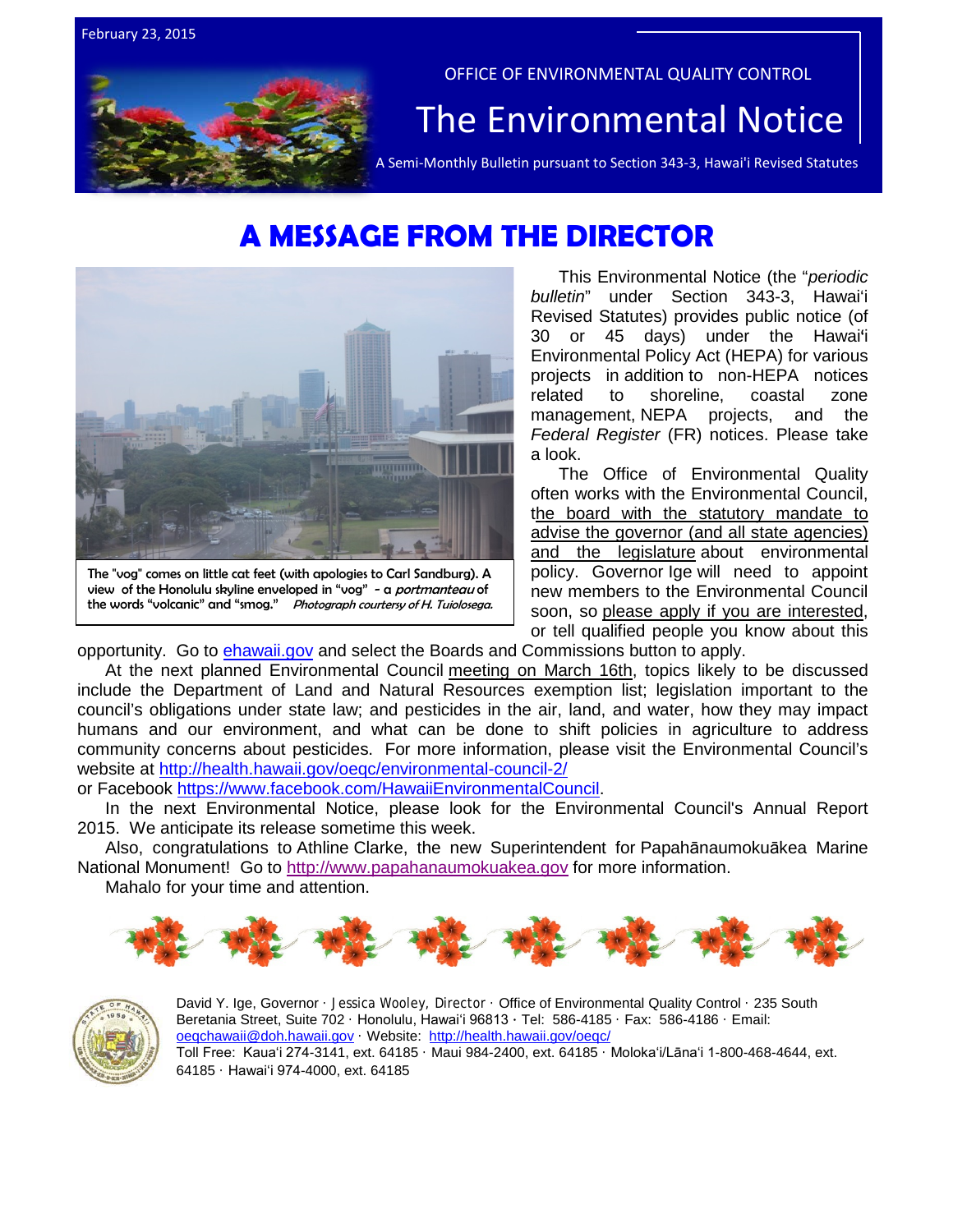# **TABLE OF CONTENTS**

| <b>FRONT PAGE</b>                                                                                                                                                                                                                                                                                                                           |  |
|---------------------------------------------------------------------------------------------------------------------------------------------------------------------------------------------------------------------------------------------------------------------------------------------------------------------------------------------|--|
|                                                                                                                                                                                                                                                                                                                                             |  |
| <b>HAWAI'I (HRS 343)</b>                                                                                                                                                                                                                                                                                                                    |  |
| <b>MAUI (HRS 343)</b>                                                                                                                                                                                                                                                                                                                       |  |
| O'AHU (HRS 343)                                                                                                                                                                                                                                                                                                                             |  |
| <b>KAUA'I (HRS 343)</b>                                                                                                                                                                                                                                                                                                                     |  |
| <b>SHORELINE NOTICES</b>                                                                                                                                                                                                                                                                                                                    |  |
| <b>COASTAL ZONE MANAGEMENT NOTICES</b>                                                                                                                                                                                                                                                                                                      |  |
| <b>NATIONAL ENVIRONMENTAL POLICY ACT (NEPA) NOTICE</b>                                                                                                                                                                                                                                                                                      |  |
| <b>FEDERAL NOTICES</b><br>Initiation of Five-Year Status Reviews of 133 Species in Hawai'i, Oregon, Idaho and Washington 11<br>Fishing Restrictions Regarding the Oceanic Whitetip Shark, the Whale Shark and the Silky Shark 11<br>Secretary of Commerce Seeking Nominations to Pacific, Alaska, and Atlantic Scientific Review Groups  12 |  |
|                                                                                                                                                                                                                                                                                                                                             |  |

HRS 343, document\* count in this issue 5(b) – 02 5(e) – 05 \*(excluding administrative exemption declarations/lists)

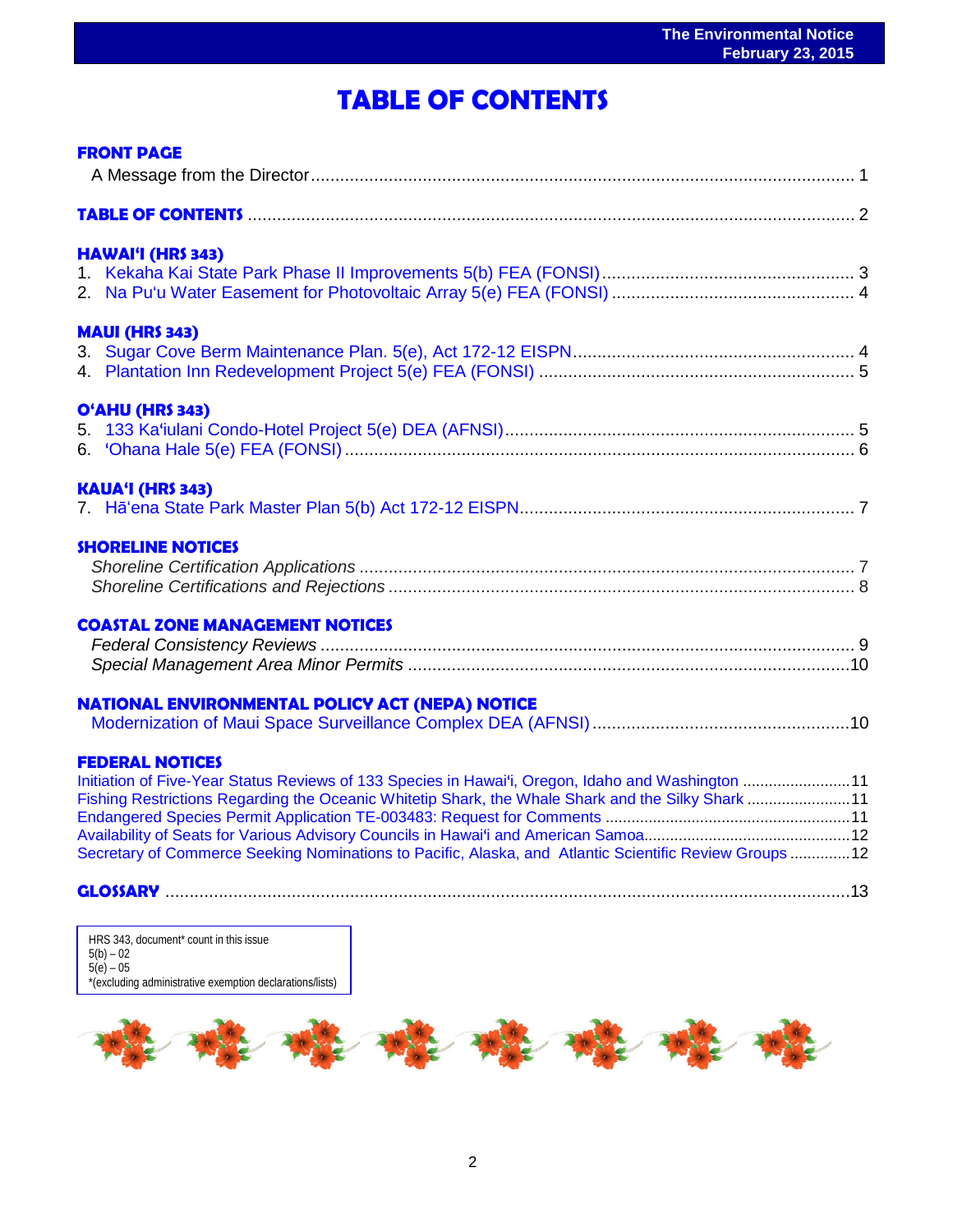# ֖֖֖֖֪֪֪֪֦֪֪֪֪֪֪֦֖֚֚֚֚֚֚֚֚֚֚֚֚֚֚֚֚֚֚֚֚֚֚֚֚֚֬֝֟֓֡֟֓֡֓֝֓֟֓֡֡֟ **HAWAI'I (HRS 343)**

## **1. [Kekaha Kai State Park Phase II Improvements 5\(b\) FEA \(FONSI\)](http://oeqc.doh.hawaii.gov/Shared%20Documents/EA_and_EIS_Online_Library/Hawaii/2010s/2015-02-23-HA-5B-FEA-Kekaha-Kai-State-Park-Phase-II-Improvements.pdf)**

| Island:         | Hawaiʻi                                                                                          |                                    |  |  |  |
|-----------------|--------------------------------------------------------------------------------------------------|------------------------------------|--|--|--|
| District:       | North Kona                                                                                       |                                    |  |  |  |
| TMK:            | (3) 7-2-005:002, 003 & 007; (3) 7-3-043: por. 001; (3) 7-2-<br>004:003, 009, 017 & 019           |                                    |  |  |  |
| <b>Permits:</b> | State DLNR Engineering Division - Review of building                                             | Mauna Kea<br>Hilo                  |  |  |  |
|                 | plans for compliance with all relevant codes (e.g.,                                              | Kailua Kona                        |  |  |  |
|                 | electrical, plumbing, seismic, etc.), Review of grading and                                      | <b>Island</b> of                   |  |  |  |
|                 | drainage plans (if any); State DLNR Office of Coastal and                                        | Hawai'i                            |  |  |  |
|                 | Conservation Lands and Surveyor - Certified Shoreline                                            | Jawai'i Volcanoes<br>National Park |  |  |  |
|                 | review and approval by the State Surveyor (obtained)                                             |                                    |  |  |  |
|                 | Conservation District Use Permit (potential); State                                              |                                    |  |  |  |
|                 | Department of Health (SDOH) - Disability and                                                     |                                    |  |  |  |
|                 | Communication Access Board (DCAB) plan review and                                                |                                    |  |  |  |
|                 | approval, National Pollutant Discharge Elimination System Permit (NPDES); County                 |                                    |  |  |  |
|                 | Department of Public Works (DPW) - Variance or exemption from HCC Chapter 27 -                   |                                    |  |  |  |
|                 | Flood Control to allow building within the VE Zone (if necessary), Building Permit: review       |                                    |  |  |  |
|                 | of building plans for compliance with all relevant codes (e.g., electrical, plumbing,            |                                    |  |  |  |
|                 | seismic, etc.), Review of grading and drainage plans (if any); County Planning                   |                                    |  |  |  |
|                 | Department - Special Management Area (SMA) Use Permit, Variance to Shoreline                     |                                    |  |  |  |
|                 | Cathools for other properties are within 10 feet of the Cortified Charoline unless determined by |                                    |  |  |  |

iance to Shoreline Setback for structures are within 40 feet of the Certified Shoreline unless determined by the Planning Director to be minor activities not affecting shoreline process, Plan Approval (as required, to be coordinated with Planning Department)

## **Proposing/Determination**

- **Agency:** Hawai'i State Department of Land & Natural Resources, Division of State Parks, 1151 Punchbowl Street, Room 221, Honolulu, HI 96813. Contact: Carty Chang, (808) 587- 0230
- **Consultant:** Geometrician Associates, P.O. Box 396, Hilo, HI 96721. Contact: Ron Terry, (808) 969- 7090, email: rterry@hawaii.rr.com
- **Status:** Finding of No Significant Impact Determination.

The State Department of Land and Natural Resources, Division of State Parks (DLNR Division of State Parks) is planning to continue its facility improvements at Kekaha Kai State Park, which encompasses 1,642 coastal acres. Kekaha Kai State Park was envisioned as one jewel in a string of parks along this coast, a low-key park to preserve the natural landscape of this Kona shoreline. Park development should provide increased recreational opportunities, support the development of cultural and educational programs, and preserve and enhance valuable natural and cultural resources. To this end, infrastructure and facility development have been planned to be relatively small and dispersed. The current Phase II Improvements involve minor repair and safety improvements to roadways and parking, a stairway to replace a dilapidated ramp, a new storage and water tank building to provide water for cleaning and maintenance, provision of two showers, several new or refurbished accessible picnic tables and BBQ pits, and miscellaneous other features and actions. The project avoids surface water, significant historic sites and threatened or endangered species. DLNR Division of State Parks will incorporate mitigation measures to ensure that there are no adverse effects to these resources. A few activities are located by necessity in the shoreline area, and permits will be obtained to ensure that no inappropriate use of or harm to shoreline resources occur.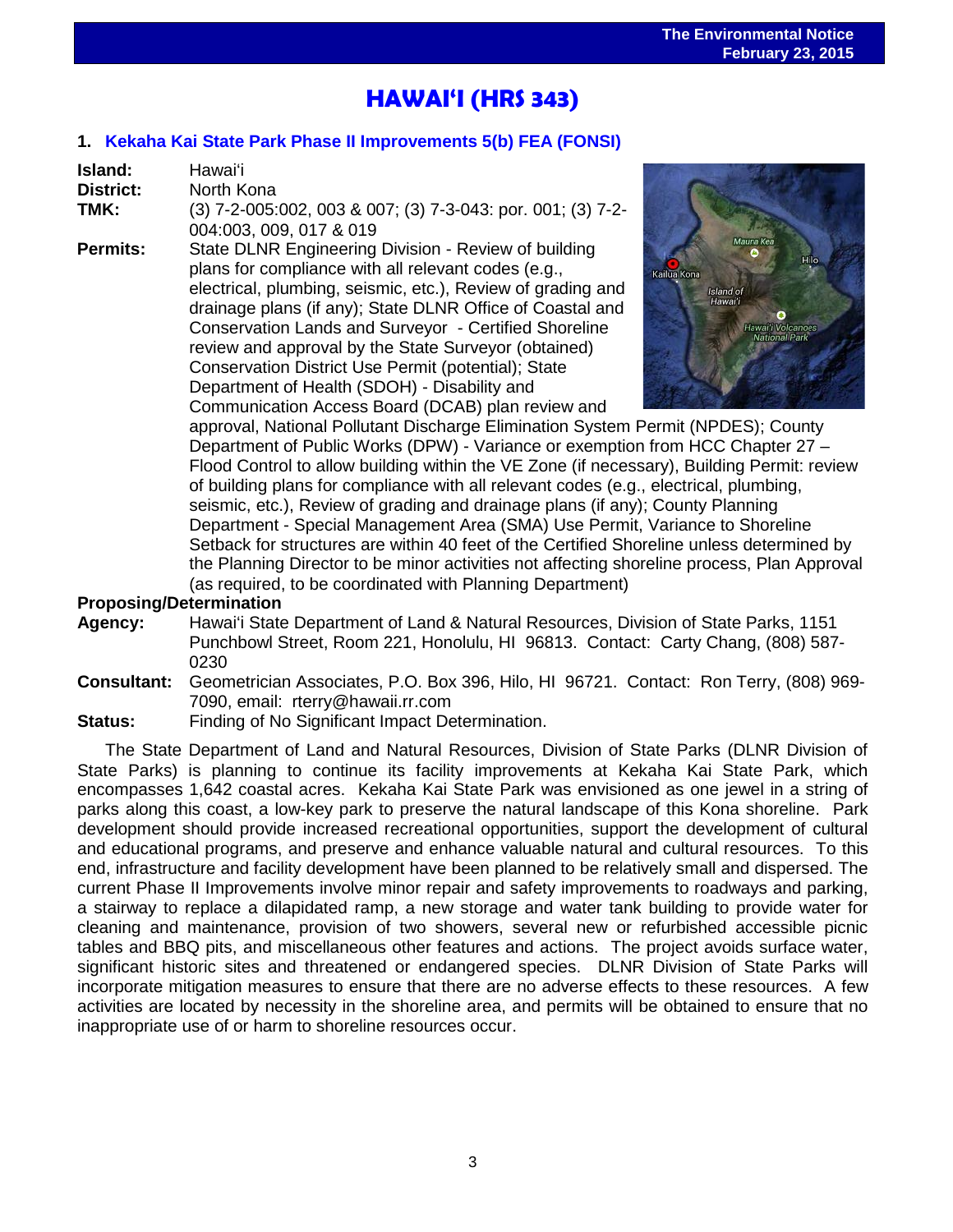## **2. [Na Pu'u Water Easement for Photovoltaic Array 5\(e\) FEA \(FONSI\)](http://oeqc.doh.hawaii.gov/Shared%20Documents/EA_and_EIS_Online_Library/Hawaii/2010s/2015-02-23-HA-5E-FEA-Na-Puu-Water-Easement-for-Photovoltaic-Array.pdf)**

| Island:            | Hawaiʻi                                                                                                                                                                       |
|--------------------|-------------------------------------------------------------------------------------------------------------------------------------------------------------------------------|
| <b>District:</b>   | North Kona                                                                                                                                                                    |
| TMK:               | $(3)$ 7-1-001:006 (por.)                                                                                                                                                      |
| <b>Permits:</b>    | Hawai'i State BLNR: approval of the easement; Hawai'i                                                                                                                         |
|                    | State DLNR Engineering Division: review and approval of;                                                                                                                      |
|                    | Hawai'i County: Building Permit                                                                                                                                               |
| <b>Applicant:</b>  | Na Pu'u Water Inc., P.O. Box 2217, Kamuela, HI 96743.                                                                                                                         |
| <b>Approving</b>   |                                                                                                                                                                               |
| Agency:            | Hawai'i State Department of Land and Natural Resources,<br>c/o Land Division, Hawai'i District, 75 'Aupuni Street, Room<br>204, Hilo, HI 96720. Contact: Wesley T. Matsunaga, |
|                    | (808) 961-9590                                                                                                                                                                |
| <b>Consultant:</b> | Geometrician Associates, P.O. Box 396, Hilo, HI 96721.                                                                                                                        |
|                    | Contact: Ron Terry, (808) 969-7090                                                                                                                                            |
| <b>Status:</b>     | Finding of No Significant Impact Determination.                                                                                                                               |



Na Pu'u Water Inc. (NWI) is a small, non-profit, community based, and member-owned water system serving the local residents of Pu'uanahulu-Pu'u Wa'awa'a area. NWI owns, maintains, and operates two 2,500-foot deep groundwater wells that are sufficient for local community needs. The cost for electricity to pump water from these deep wells burdens the local residents and ranchers. The proposed action is the granting of an easement over a 1.74-acre portion of State land adjacent to one of the wells. The land would be used for a ground-mounted solar photovoltaic array consisting of approximately 800 monocrystalline solar panels and a flywheel energy storage system capable of storing 400 kWhrs of energy. These renewable energy facilities would reduce reliance on fossil fuel energy and stabilize and reduce pumping costs on the Pu'u Wa'awa'a Well. The project would provide a substantial benefit to the local community served by NWI and would also contribute to the State of Hawai'i's goals of gaining energy independence and using renewable energy sources. No archaeological, cultural or biological resources are present. Some visual impact will occur, but the location adjacent to an existing technology building that already contains solar panels is an appropriate context.

 $\overline{a}$ 

# **MAUI (HRS 343)**

## **3. [Sugar Cove Berm Maintenance Program](http://oeqc.doh.hawaii.gov/Shared%20Documents/EA_and_EIS_Online_Library/Maui/2010s/2015-02-23-MA-5E-Act-172-EISPN-Sugar-Cove-Berm-Maintenance-Plan.pdf) 5(e) Act 172-12 EISPN**

| Island:            | Maui                                                                                |  |
|--------------------|-------------------------------------------------------------------------------------|--|
| <b>District:</b>   | Wailuku                                                                             |  |
| TMK:               | $(2)$ 3-8-002: 033<br><b>West Maui Forest Reserve</b>                               |  |
| <b>Permits:</b>    | Conservation District Use Application - Small Scale Beach<br>Kahului<br>Lahaina     |  |
|                    | Makawao<br>Nourishment Programmatic Permit<br>Wailua                                |  |
| <b>Applicant:</b>  | Maui<br>Sugar Cove AOAO, 320 Paani Place #6C, Paia, HI 96799.<br>Kihei              |  |
|                    | Contact: Rich Salem, (808) 388-1300<br>pacific ocean                                |  |
| <b>Approving</b>   |                                                                                     |  |
| Agency:            | State Department of Land and Natural Resources - Office<br>Kaho olawi               |  |
|                    | of Conservation and Coastal Lands, 1151 Punchbowl                                   |  |
|                    | Street, Room 131, Honolulu, HI 96813. Contact: Samuel J. Lemmo, (808) 587-0377      |  |
| <b>Consultant:</b> | Sea Engineering, Inc., Makai Research Pier, 41-305 Kalanianaole Highway, Waimanalo, |  |
|                    | HI 96795. Contact: Chris Conger, (808) 259-7966, ext. 26                            |  |
| Status:            | Administrative 30-day public review and comment period starts; comments are due by  |  |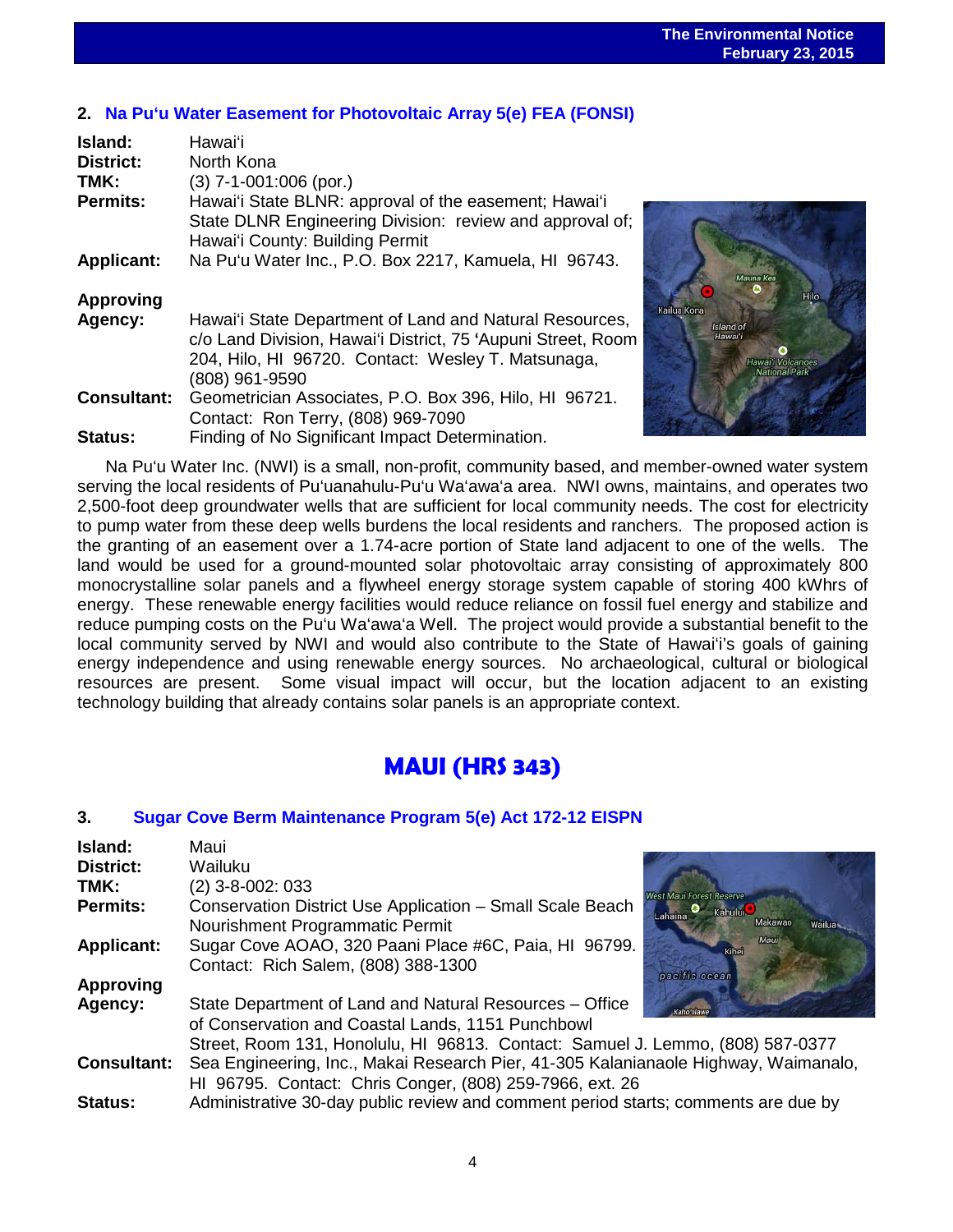March 25, 2015. Address comments to the applicant with copies to the approving agency, consultant and OEQC.

Sugar Cove beach is located on the north shore of Maui in the Sprecklesville area bounded by rocky headlands on the eastern and western sides. This small scale beach nourishment project is intended to restore the beach system, which has been subject to a long-term trend of erosion and beach loss, by adding up to 8,000 cubic yards of beach quality sand over a 10-year maintenance project. Sand will be placed above the high water mark and is not to be placed directly in the ocean. As such, impacts are expected to be limited to the construction activities associated with delivery, placing, and grading sand.

## **4. [Plantation Inn Redevelopment Project 5\(e\) FEA \(FONSI\)](http://oeqc.doh.hawaii.gov/Shared%20Documents/EA_and_EIS_Online_Library/Maui/2010s/2015-02-23-MA-5E-FEA-Plantation-Inn-Redevelopment-Project.pdf)**

| Island:            | Maui                                                                                                                                                             |                               |                |         |
|--------------------|------------------------------------------------------------------------------------------------------------------------------------------------------------------|-------------------------------|----------------|---------|
| District:          | Lahaina                                                                                                                                                          | aui Forest Reserve<br>Kahului |                |         |
| TMK:               | (2) 4-6-009:036, 038 and 044                                                                                                                                     | Lal na                        | <b>Makawao</b> | Wailua- |
| <b>Permits:</b>    | Building, Grading, Historic District, Special Management<br>Area                                                                                                 | Kihei                         | Maui           |         |
| <b>Applicant:</b>  | KBHL, LLC, 2525 Ka'anapali Parkway, Lahaina, HI<br>96761. Contact: Mike White, (808) 667-0211                                                                    | pacific ocean                 |                |         |
| <b>Approving</b>   |                                                                                                                                                                  |                               |                |         |
| Agency:            | Maui Planning Commission, County of Maui, c/o Department of Planning, 2200 Main<br>Street, Suite 315, Wailuku, HI 96793. Contact: William Spence, (808) 270-7735 |                               |                |         |
| <b>Consultant:</b> | Christ Hart & Partners, Inc., 115 North Market Street, Wailuku, HI 96793. Contact:<br>Jordan Hart, (808) 242-1955                                                |                               |                |         |
| <b>Status:</b>     | Finding of No Significant Impact Determination.                                                                                                                  |                               |                |         |

The Ka'anapali Beach Hotel, Ltd., LLC (KBHL) is proposing the redevelopment of the Plantation Inn, a bed & breakfast-type, hotel establishment in Lahaina, Maui. The proposed action will involve the following Tax Map Key (TMK) parcels: (2) 4-6-009:036 (28,833 sq.ft.), 038 (6,512 sq.ft.), and 044 (8,919 sq.ft.), which are owned by KBHL and are referred to herein as the Subject Property or Property Site. The combined land area of these three (3) parcels is 44,264 sq.ft. or 1.02 acre. Existing Plantation Inn improvements on Parcel 36 include a couple of 2-story buildings containing 19 guest rooms and Gerard's Restaurant, guest parking, and a landscaped courtyard with a pool deck, swimming pool and spa.

As part of the proposed project, Parcels 36, 38 and 44 will be consolidated and resubdivided to create a single lot and two (2) road-widening lots. The existing structures on Parcel 38 (former office building) and 44 (former dwelling and barber shop) will be demolished.

The proposed project will involve the construction of a new 2-story building with 14 guest rooms, a new 9-stall parking lot and driveway (along Pana'ewa Street), a new 11-stall parking lot and driveway (along Lahainaluna Road), and related landscaping, infrastructure, and utility system improvements. The project will also include reconstructing the existing pool deck, swimming pool, and spa, creating exterior lanai and patio space, modifying interior work space, and providing entry way, lobby, and recreation area improvements.

# **O'AHU (HRS 343)**

## **5. 133 Ka**'**[iulani Condo-Hotel Project 5\(e\) DEA \(AFNSI\)](http://oeqc.doh.hawaii.gov/Shared%20Documents/EA_and_EIS_Online_Library/Oahu/2010s/2015-02-23-OA-5E-DEA-133-Kaiulani-Condo-Hotel-Project.pdf)**

| Island:         | Oʻahu                                                  |
|-----------------|--------------------------------------------------------|
| District:       | Waikīkī                                                |
| TMK:            | $(1)$ 2-6-023:029, 037 and 076                         |
| <b>Permits:</b> | City and County of Honolulu: Planned Development-      |
|                 | Resort Permit, Waikīkī Special District Permit, Major; |
|                 | Zoning Adjustment for Signage Master Plan; Surface     |

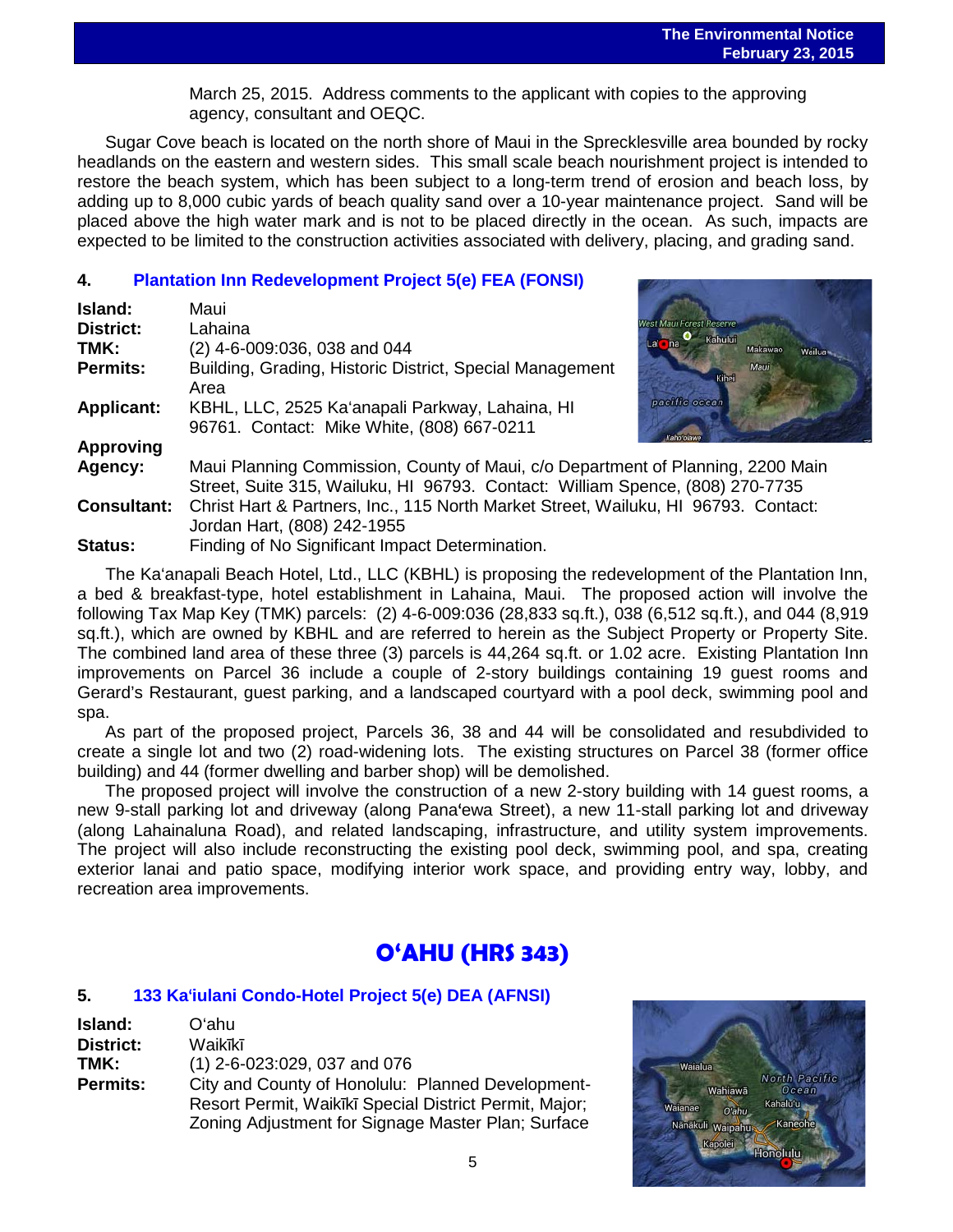Encroachment Variance; Subdivision for Pedestrian Access Easement; Sidewalk Variance; Construction Dewatering Permit; Building Permits; Flood Study; Trenching Permit; Grading Permit; Drain Connection; Sewer Connection; Street Usage; Construction Plan Review; Conditional Use Permit for Joint Development. State of Hawai'i: National Pollutant Discharge Elimination Permit for Construction Stormwater; Construction Noise Permit; Industrial Wastewater Discharge; Archaeological Inventory Survey; and Burial Treatment Plan. **Applicant:** MK Development Consulting, LLC, 1288 Ala Moana Boulevard, Suite 201, Honolulu, HI 96814 **Approving Agency:** Department of Planning and Permitting, City and County of Honolulu, 650 South King Street, 7th Floor, Honolulu, HI 96813. Contact: Gerald Toyomura, (808) 768-8056 **Consultant:** Kusao & Kurahashi, Inc., 2752 Woodlawn Drive, Suite 5-217, Honolulu, HI 96822. Contact: Keith Kurahashi, (808) 988-2231 **Status:** Statutory 30-day public review and comment period starts; comments are due by March 25, 2015. Please send comments to the applicant, approving agency, and consultant.

The construction of a 33-story condo-hotel with up to 260 units and include back-of-house facilities, recreation facilities, retail commercial, and other site appurtenances. This project will exceed the 240 foot height limit with a 350-foot high building; encroach into the transitional height setback along Kaiulani and Koa Avenues (up to 20 feet and 25 feet, respectively); exceed the maximum density or floor area ratio (FAR) of 3.5 with a FAR of 4.0; and provide less than the minimum 50% open space with only 39% open space. The project will provide some public benefits.

## **6.** '**[Ohana Hale 5\(e\) FEA \(FONSI\)](http://oeqc.doh.hawaii.gov/Shared%20Documents/EA_and_EIS_Online_Library/Oahu/2010s/2015-02-23-OA-5E-FEA-Ohana-Hale.pdf)**

| Island:            | Oʻahu                                                                              |                                   |
|--------------------|------------------------------------------------------------------------------------|-----------------------------------|
| <b>District:</b>   | Honolulu                                                                           |                                   |
| TMK:               | $(1)$ 2-3-028:004                                                                  | Waialua                           |
| <b>Permits:</b>    | Chapter 201H, HRS; Dwelling Unit Revolving Fund                                    | North Pacific<br>Wahiawā<br>Doean |
|                    | (DURF) application; Chapter 343, HRS; ADA Accessibility                            | Kahalu'u<br>Waianae<br>O'ahu      |
|                    | Requirements; Building permits; Grubbing,                                          | Kaneohe<br>Nanakuli Waipahu       |
|                    | Grading/Trenching, Street Usage, and Stockpiling; Sewer                            | Kapolei                           |
|                    | Connection; Water Connection; and Water Quality.                                   |                                   |
| <b>Applicant:</b>  | MJF Development Corporation, 1541 S. Beretania Street,                             |                                   |
|                    | 4th Floor, Honolulu, HI 96818. Contact: Franco Mola, (808) 744-8072                |                                   |
| <b>Approving</b>   |                                                                                    |                                   |
| Agency:            | Hawai' i Housing Finance & Development Corporation, 677 Queen Street, Honolulu, HI |                                   |
|                    | 96813. Contact: Janice Takahashi, (808) 587-0639                                   |                                   |
| <b>Consultant:</b> | Hawaii Planning, LLC, 1001 Bishop Street, American Savings Bank Tower, Suite 2755, |                                   |
|                    | Honolulu, HI 96813. Contact: Dennis Silva, Jr., (808) 521-9418, ext. 1005          |                                   |
| <b>Status:</b>     | Finding of No Significant Impact Determination.                                    |                                   |

'Ohana Hale is an in-fill development located within the McCully neighborhood of Honolulu, O'ahu. The proposed residential condominium will offer 180 studio, one- and two-bedroom units. At least 60 percent of the units (108 units), will be affordable to households earning between 100% and 120% of the HUD area median income. The affordable units will range in price from an estimated \$236,250 to \$378,113 (in 2014 dollars) and will be subject to statutory resale restrictions.

The project is located at 929 Pumehana Street, Honolulu; TMK: (1) 2-3-028: 004. As an urban in-fill project, it is in close proximity to schools, bus stops, shopping, and services.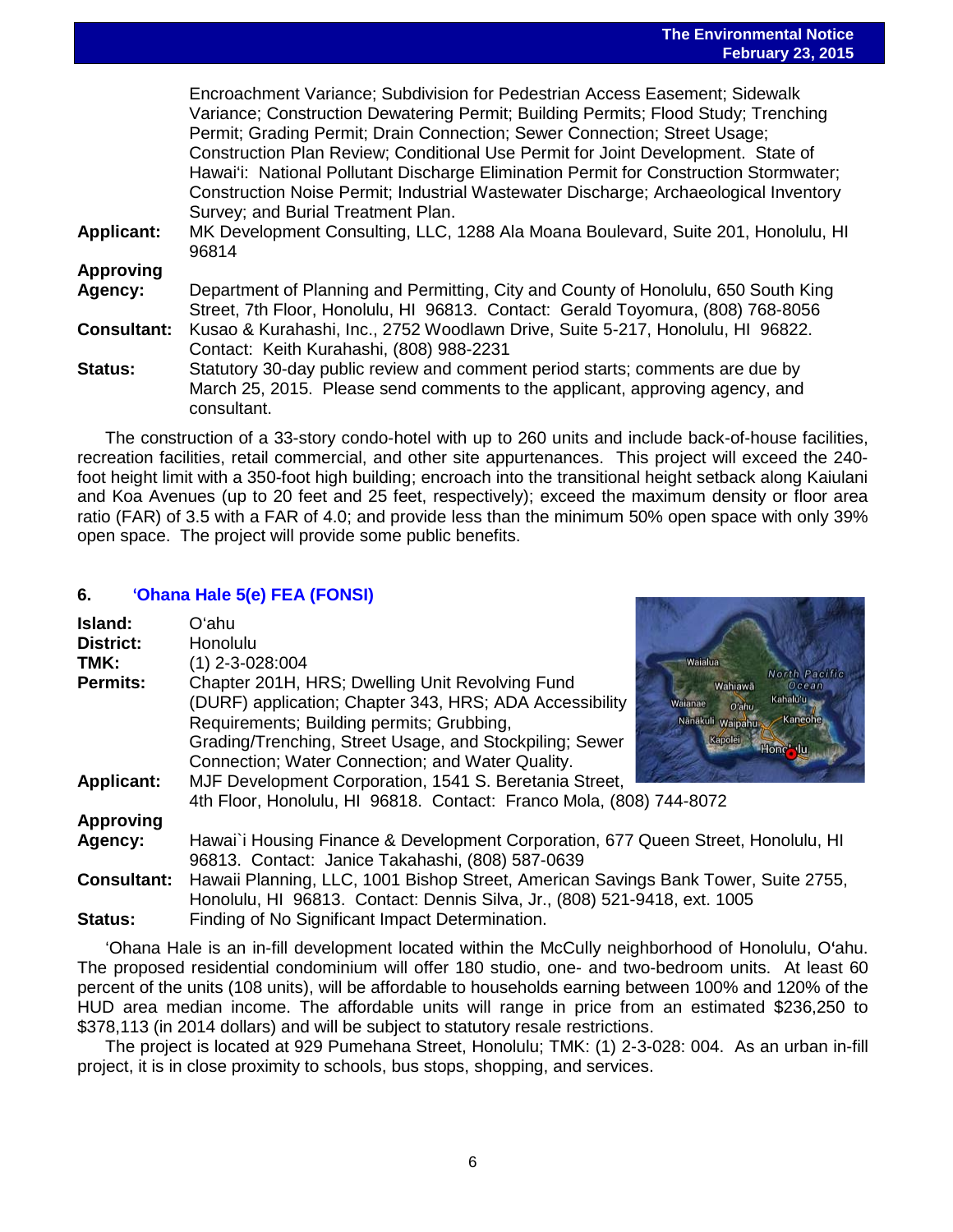# l<br>. **KAUA'I (HRS 343)**

## **7. Hā'ena State [Park Master Plan 5\(b\)](http://oeqc.doh.hawaii.gov/Shared%20Documents/EA_and_EIS_Online_Library/Kauai/2010s/2015-02-23-KA-5B-EISPN-Haena-State-Park-Master-Plan.pdf) Act 172-12 EISPN**

| Island:                        | Kauaʻi                                                                                            | Pacific Ocean               |
|--------------------------------|---------------------------------------------------------------------------------------------------|-----------------------------|
| <b>District:</b>               | Hanalei                                                                                           |                             |
| TMK:                           | $(4)$ 5-9-008:001, (4) 5-9-001:025, (4) 5-9-001:022 (por)                                         | Mamalahoa Forest Resy       |
| <b>Permits:</b>                | Compliance with Chapter 343, HRS; Special Management                                              | Kauai <sup>O</sup><br>Kapaa |
|                                | Use Area; Conservation District Use Permit; Shoreline                                             |                             |
|                                | Setback Determination. Possibility of Stream Channel                                              | Lihu'e                      |
|                                | Alteration Permit; Stream Diversion Works; and/or Petition to                                     |                             |
|                                | Amend Instream Flow Standards                                                                     | Koloa                       |
| <b>Proposing/Determination</b> |                                                                                                   |                             |
| Agency:                        | State of Hawai'i, Department of Land and Natural Resources, Division of State Parks;              |                             |
|                                | Contact: Dan Quinn, (808) 587-0290                                                                |                             |
| <b>Accepting</b>               |                                                                                                   |                             |
| <b>Authority:</b>              | Governor, State of Hawai'i, c/o OEQC, (808) 586-4185                                              |                             |
| <b>Consultant:</b>             | PBR HAWAII & Associates, Inc., 1001 Bishop Street, Suite 650, Honolulu, HI 96813-                 |                             |
|                                | 3484. Contact: Catie Cullison, (808) 521-5631                                                     |                             |
| <b>Status:</b>                 | Administrative 30-day public review and comment period starts; comments are due by                |                             |
|                                | March 25, 2015. Address comments to the proposing agency with copies to the                       |                             |
|                                | accepting authority, consultant, and OEQC.                                                        |                             |
|                                | Hā'ana Stata Park is culturally and acologically significant and its haaches and scenic resources |                             |

Hā'ena State Park is culturally and ecologically significant and its beaches and scenic resources make it a popular visitor attraction. This mix of resources gives rise to the need to develop a conscientious and comprehensive master plan in order to balance conservation, recreation, cultural interpretation, and preservation.

In 2001, after several years of research, community meetings and interviews, a draft park plan was prepared for the DLNR, Division of State Parks. It included extensive background information and was the starting point for the current effort. The updated Master Plan utilizes existing and previously prepared data, including updated historic, cultural and ecological information where necessary, along with continued community input. The alternatives that will be evaluated in the Draft EIS include the alternative of doing nothing, the 2001 Draft Park Plan, and the 2015 Draft Master Plan. Additionally, the 2015 Draft Master Plan presents a number of operational and management options that will be evaluated in the EIS.

# **SHORELINE NOTICES**

## **Shoreline Certification Applications**

The shoreline certification applications below are available for review at the Department of Land and Natural Resources Offices on Kauaʻi, Hawaiʻi, Maui, and Honolulu, 1151 Punchbowl Street, Room 220 (HRS 205A-42 and HAR 13-222-12). All comments shall be submitted in writing to the State Land Surveyor, 1151 Punchbowl Street, Room 210, Honolulu, Hawai'i 96813 and postmarked no later than 15 calendar days from the date of the public notice of the application. For more information, call Ian Hirokawa at (808) 587-0420.

| File No. | Date   | Location                                                                                                                                                                                                                                                     | <b>Applicant/Owner</b>                             | TMK         |
|----------|--------|--------------------------------------------------------------------------------------------------------------------------------------------------------------------------------------------------------------------------------------------------------------|----------------------------------------------------|-------------|
| OA-1639  | 2/6/15 | Pat's at Punaluu Condominium being Lot 17, Planning<br>Department File No. 1960 (225) and being also Lots 5<br>through 10 Land Court Application 1365 situate at Kaluanui,<br>Kooloauloa, Oahu<br>Address: 53-567 Kamehameha Highway<br>Purpose: Subdivision | Walter P. Thompson, Inc./<br>AOAO Pat's at Punaluu | 5-3-008:002 |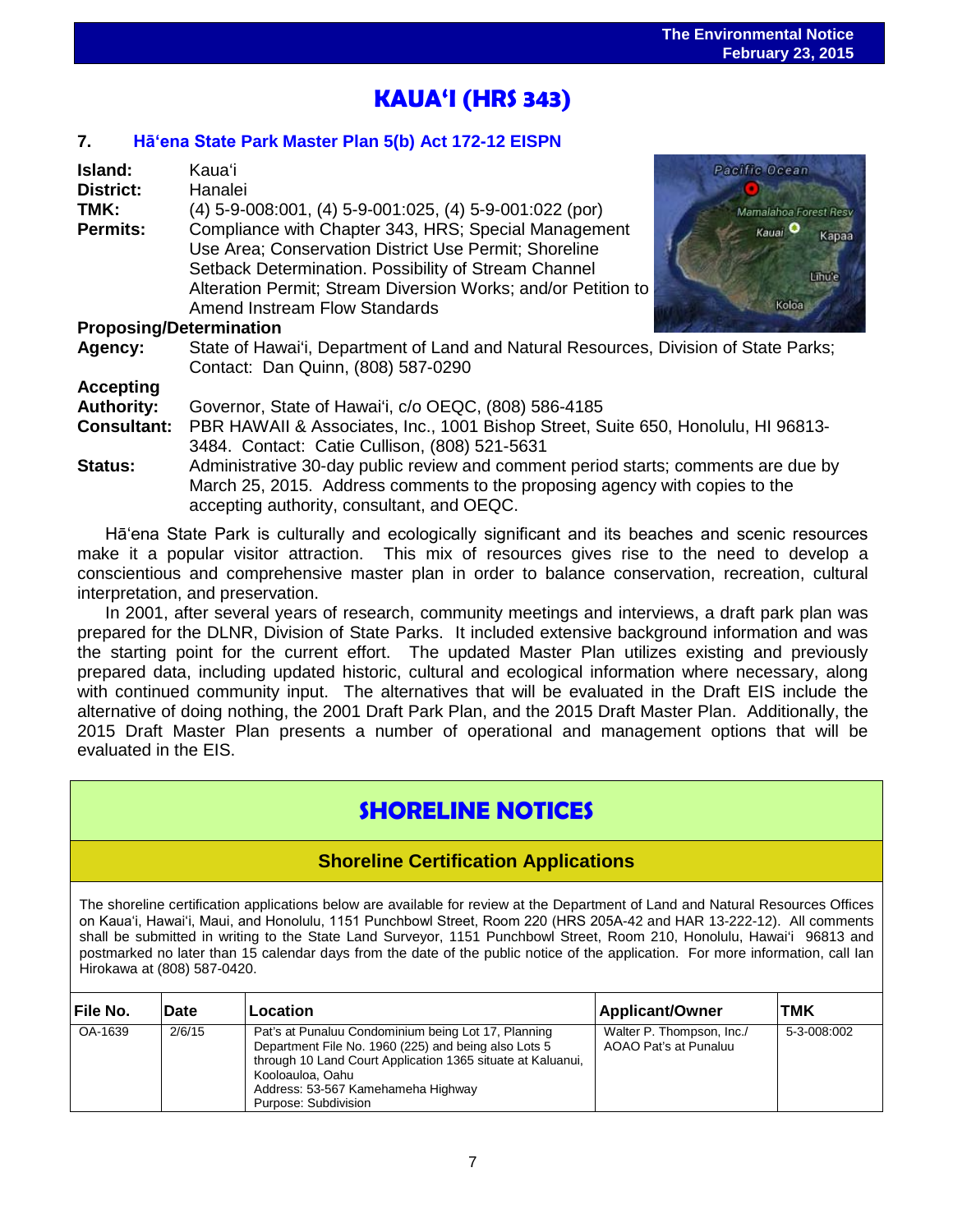### **The Environmental Notice February 23, 2015**

|         |         |                                                                                                                                                                                                                                                         |                                                                 | 1 YWI YAN JI LU JU   |
|---------|---------|---------------------------------------------------------------------------------------------------------------------------------------------------------------------------------------------------------------------------------------------------------|-----------------------------------------------------------------|----------------------|
|         |         |                                                                                                                                                                                                                                                         |                                                                 |                      |
| OA-1640 | 2/11/15 | Lots 16 and 17 Land Court Application 609 situate at<br>Mokuleia, Waialua, Oahu<br>Address: 68-521 & 68-522 Crozier Drive<br>Purpose: Building permit                                                                                                   | Walter P. Thompson, Inc./<br>George F. Schnack Trust            | 6-8-004:017 &<br>030 |
| OA-1641 | 2/11/15 | Lots 22 and 23 Land Court Application 665 situate at<br>Waialae-Iki, Honolulu, Oahu<br>Address: 4957 & 4997 Kahala Avenue<br>Purpose: Building permit                                                                                                   | Walter P. Thompson, Inc./<br>Kamehameha Schools                 | 3-5-023:003 &<br>038 |
| MA-602  | 2/6/15  | Portion of Royal Patent 7447, Land Commission Award<br>3237, Part 2 to Hewahewa situate at Kaonoulu, Kihei, Maui<br>Address: 575 & 596 South Kihei Road<br>Purpose: Planning for future use of parcels                                                  | Warren S. Unemori<br>Engineering, Inc./ Kupono<br>Partners, LLC | 3-9-001:083 &<br>120 |
| MA-603  | 2/10/15 | Lot 93 of Land Court Application 1744 (Map 80) situate at<br>Hanakaoo, Honokowai, Kaanapali, Lahaina, Maui<br>Address: 30 Kai Ala Place<br>Purpose: New residence                                                                                       | James Lecron/ Eugene<br>Roddenberry                             | 4-4-014:012          |
| HA-499  | 2/2/15  | Lot 40 of "Kohala Makai One Subdivision" being a portion of<br>Land Court Consolidation 129, Map 6 situate at Waika,<br>North Kohala, Island of Hawaii<br>Address: 59-114 Umaumalei Place<br>Purpose: Single family home                                | BMK Inc. Profit Sharing Plan/<br>BMK Inc. Profit Sharing Plan   | 5-9-016:028          |
| HA-500  | 2/2/15  | Lot No. 3 of "Aloha Kai Subdivision" subdivision No. 7096<br>being a portion of L.C. Award No. 9971, Apana 28 to William<br>P. Leleiohoku situate at Kaumalumalu, North Kona, Island<br>of Hawaii<br>Address: 77-226 Ke Alohi Kai Place<br>Purpose: N/A | Richard & Trudi Ahart/<br>Richard & Trudi Ahart                 | 7-7-024:003          |
| HA-501  | 2/9/15  | Lot 1 being a portion of Grant 867 to Preston Cummings<br>situate at Kiloa, South Kona, Island of Hawaii<br>Address: 82-6045 Puuhonua Road<br>Purpose: Additional building                                                                              | Thomas Pattison/ Alan<br>Grodzinsky & Susan Garland             | 8-2-004:013          |

### **Shoreline Certifications and Rejections**

The shoreline notices below have been proposed for certification or rejection by the Department of Land and Natural Resources (HRS 205A-42 and HAR 13-222-26). Any person or agency who wants to appeal shall file a notice of appeal in writing with DLNR no later than 20 calendar days from the date of this public notice. Send the appeal to the Board of Land and Natural Resources, 1151 Punchbowl Street, Room 220, Honolulu, Hawai'i 96813.

| File No. | Proposed/Rejected                          | Location                                                                                                                                                                                             | <b>Applicant/Owner</b>                                               | <b>TMK</b>  |
|----------|--------------------------------------------|------------------------------------------------------------------------------------------------------------------------------------------------------------------------------------------------------|----------------------------------------------------------------------|-------------|
| OA-1615  | <b>Proposed Shoreline</b><br>Certification | Lot A Portion of R.P. 51, L.C. Aw. 802 to Adams<br>situate at Niu. Waikiki. Oahu<br>Address: 1 Puuikena Drive<br>Purpose: Development of property                                                    | Dennis K. Hashimoto/<br>Dustin M. Shindo Trust                       | 3-7-001:007 |
| MA-593   | <b>Proposed Shoreline</b><br>Certification | Portion of Land Patent Grant 4973 to Walter M. Giffard<br>situate at Olowalu, Lahaina, Maui<br>Address: 39724 Honoapiilani Highway<br>Purpose: Obtain building permit                                | Akamai Land Surveying,<br>Inc./ William & Zenda<br><b>Stakelback</b> | 4-8-003:002 |
| KA-391   | <b>Proposed Shoreline</b><br>Certification | Lot 109 Haena Hui Lands being a portion of R.P. 3596,<br>L.C. Aw. 10,613, Ap. 6 to A. Paki situate at Haena,<br>Halelea, Kauai<br>Address: Hui Road "L"<br>Purpose: Building permit                  | Honua Engineering, Inc./ K.<br><b>Robert Watchous</b>                | 5-9-003:047 |
| MA-576   | Rejection                                  | Lot 44 Land Court Application 1744 (Map 10) "Hale<br>Kaanapali Condo" situate at Hanakaoo, Honokowai,<br>Kaanapali, Lahaina, Maui<br>Address: 45 Kal Ala Drive<br>Purpose: Building permits purposes | Arthur Valencia/ Hale<br>Kaanapali AOAO                              | 4-4-006:011 |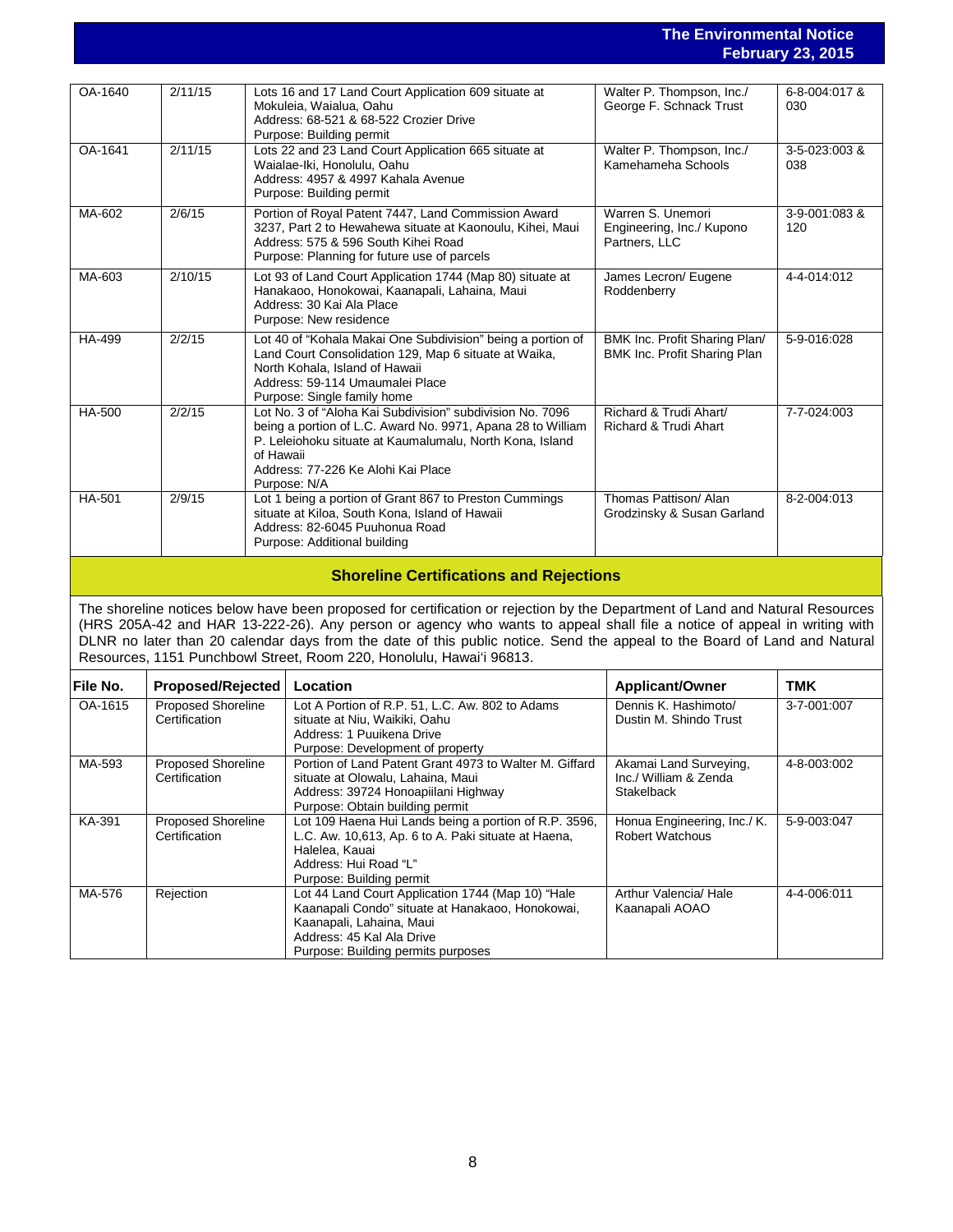# **COASTAL ZONE MANAGEMENT NOTICES**

 $\overline{a}$ 

## **Federal Consistency Reviews**

The Hawai'i Coastal Zone Management (CZM) Program has received the following federal actions to review for consistency with the CZM objectives and policies in Chapter 205A, Hawai'i Revised Statutes. This public notice is being provided in accordance with section 306(d)(14) of the National Coastal Zone Management Act of 1972, as amended. For general information about CZM federal consistency please call John Nakagawa with the Hawai'i CZM Program at 587-2878. For neighboring islands use the following toll free numbers: Lāna'i & Moloka'i: 468-4644 x72878, Kaua'i: 274-3141 x72878, Maui: 984-2400 x72878 or Hawai'i: 974-4000 x72878. For specific information or questions about an action listed below please contact the CZM staff person identified for each action. Federally mandated deadlines require that comments be received by the date specified for each CZM consistency review. Comments may be submitted by mail, electronic mail, or fax, as indicated below.

| Mail:  | Office of Planning                                       |
|--------|----------------------------------------------------------|
|        | Department of Business, Economic Development and Tourism |
|        | P.O. Box 2359                                            |
|        | Honolulu, Hawai'i 96804                                  |
| Email: | jnakagaw@dbedt.hawaii.gov                                |
| Fax:   | (808) 587-2899                                           |

## **1. Blue Ocean Mariculture Fish Farm Expansion, Unualoha Point, Kona Coast, Hawai'i**

| <b>Blue Ocean Mariculture</b><br>Ms. Jerrica Lowell, (808) 331-8222                                                                                                                                                                                                                                                                                                                                                  |
|----------------------------------------------------------------------------------------------------------------------------------------------------------------------------------------------------------------------------------------------------------------------------------------------------------------------------------------------------------------------------------------------------------------------|
| <b>Federal Permit</b>                                                                                                                                                                                                                                                                                                                                                                                                |
| U.S. Army Corps of Engineers, Honolulu District                                                                                                                                                                                                                                                                                                                                                                      |
| Expand the growing volume capacity of the existing mariculture operation from the<br>current level of 24,000 cubic meters to 64,000 cubic meters. In addition to the<br>increase in overall capacity, the 5 existing net pens will be removed and replaced<br>with 8 net pens within the existing 90-acre leased area. Each individual net pen<br>size would increase from 7,000 cubic meters to 8,000 cubic meters. |
| Offshore Unualoha Point, Kona Coast, Hawai'i                                                                                                                                                                                                                                                                                                                                                                         |
| Seaward of (3) 7-3-43                                                                                                                                                                                                                                                                                                                                                                                                |
| John Nakagawa, 587-2878, jnakagaw@dbedt.hawaii.gov<br>March 9, 2015                                                                                                                                                                                                                                                                                                                                                  |
|                                                                                                                                                                                                                                                                                                                                                                                                                      |

## **2. Maipalaoa Bridge Replacement, Farrington Highway, Wai'ānae, O'ahu**

| <b>Applicant:</b><br><b>Consultant:</b><br><b>Contact:</b> | State of Hawai'i Department of Transportation<br>SSFM International, Inc.<br>Mr. Jared Chang, SSFM, (808) 356-1242                                                                                                                                                                                                                                                                                                                                                                    |
|------------------------------------------------------------|---------------------------------------------------------------------------------------------------------------------------------------------------------------------------------------------------------------------------------------------------------------------------------------------------------------------------------------------------------------------------------------------------------------------------------------------------------------------------------------|
| <b>Federal Action:</b>                                     | <b>Federal Funding</b>                                                                                                                                                                                                                                                                                                                                                                                                                                                                |
| <b>Federal Agency:</b>                                     | <b>Federal Highway Administration</b>                                                                                                                                                                                                                                                                                                                                                                                                                                                 |
| <b>Proposed Action:</b>                                    | Demolish and replace the Maipalaoa Bridge with a concrete structure that meets<br>current design standards. The replacement bridge will be a four-lane single-spa<br>bridge, about 78 feet wide by 112 feet long. The new bridge will have widened<br>shoulders and a pedestrian sidewalk on both the makai and mauka sides of the<br>bridge. The project will also involve minor construction of the Farrington Highway<br>approaches to the bridge to match up with the new bridge. |
| Location:                                                  | Maipalaoa Bridge at Farrington Highway, Wai'anae, O'ahu                                                                                                                                                                                                                                                                                                                                                                                                                               |
| TMK:                                                       | $(1)$ 8-7-5 & 8-7-23                                                                                                                                                                                                                                                                                                                                                                                                                                                                  |
| <b>CZM Contact:</b>                                        | John Nakagawa, 587-2878, jnakagaw@dbedt.hawaii.gov                                                                                                                                                                                                                                                                                                                                                                                                                                    |
| <b>Comments Due:</b>                                       | March 9, 2015                                                                                                                                                                                                                                                                                                                                                                                                                                                                         |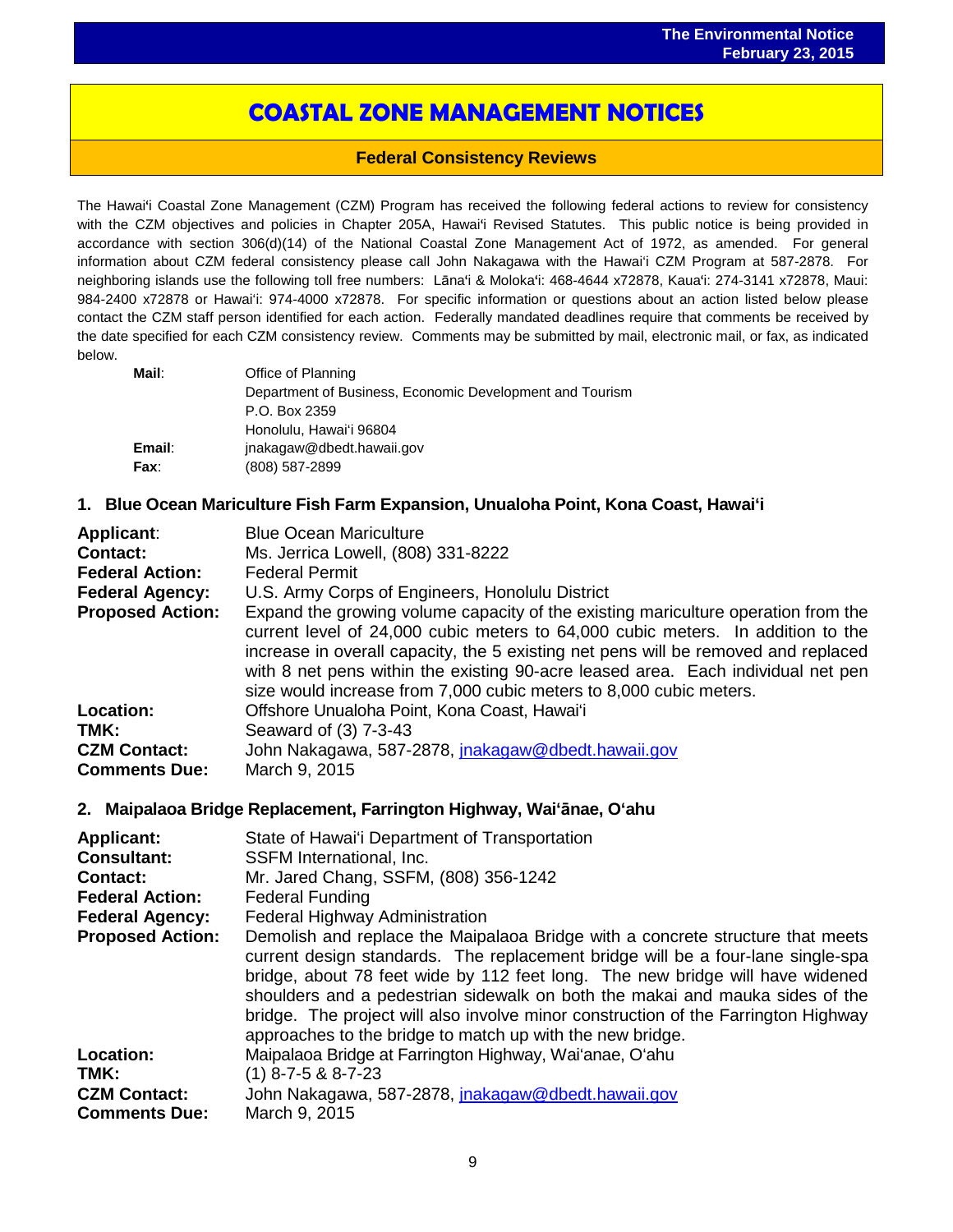## **Special Management Area (SMA) Minor Permits**

i<br>I

The SMA Minor permits below have been approved (HRS 205A-30). For more information, contact the county/state Planning Department. Honolulu (768-8014); Hawaiʻi (East 961-8288, West 323-4770); Kauaʻi (241-4050); Maui (270-7735); Kakaʻako or Kalaeloa Community Development District (587-2841).

| <b>Location (TMK)</b>                                      | <b>Description (File No.)</b>                                                                                           | <b>Applicant/Agent</b>                                            |
|------------------------------------------------------------|-------------------------------------------------------------------------------------------------------------------------|-------------------------------------------------------------------|
| Hawai'i: Ka'ū (9-5-019: 032)                               | Construction of a Concrete Rubble Masonry Retaining Wall<br>(SMM 15-324)                                                | <b>Anthony Perez</b>                                              |
| Hawai'i: North Kona (7-5-007: 020)                         | Repairs to an Existing Rock Wall and Installation of Security<br>Lattice Fencing on Existing Wall Sections (SMM 15-325) | Department of Land and Natural<br>Resources, State Parks Division |
| O'ahu: Maunalua (3-9-012: 005)                             | Sprint - Koko Head - Utility Installation, Type A (2014/SMA-61)                                                         | Sprint - Nextel / Cascadia PM                                     |
| O'ahu: Kaneohe (4-7-058: 010)                              | Addition of Three Panel Antennas and Ancillary Equipment to<br>an Existing 60-foot-tall Monopole (2015/SMA-2)           | Sprint Wireless / Cascadia PM                                     |
| O'ahu: Waikiki (2-6-008: 034 and 2-<br>6-009: 009 and 012) | Verizon Wireless - Hilton Hawaiian - Utility Installation, Type A<br>$(2015/SMA-3)$                                     | Cellco Partnership, dba Verizon<br>Wireless / General Dynamics    |

# **NATIONAL ENVIRONMENTAL POLICY ACT (NEPA)**

## **[Modernization of Maui Space Surveillance Complex DEA](http://oeqc.doh.hawaii.gov/Shared%20Documents/EA_and_EIS_Online_Library/NEPA%20and%20Other%20Documents/2015-02-23-NEPA-DEA-Modernization-of-Maui-Space-Surveillance-Complex.pdf) (AFONSI)**

| Island:           | Maui                                                                                                                  |
|-------------------|-----------------------------------------------------------------------------------------------------------------------|
| <b>District:</b>  | Haleakalā                                                                                                             |
| TMK:              |                                                                                                                       |
| <b>Permits:</b>   | N/A                                                                                                                   |
| <b>Applicant:</b> | Det 15, Air Force Research Laboratory, 550 Lipoa<br>Parkway, Kihei, HI 96753. Contact: Jim Gardner, (808)<br>891-7748 |
| <b>Approving</b>  |                                                                                                                       |
| Agency:           | Air Force Research Laboratory, 3550 Aberdeen SE, Kirtlar<br>Joseph Volza, (505) 846-4050                              |
| Consultant:       | N/A                                                                                                                   |



**Status:** Statutory 30-day public review and comment period starts; comments are due by March 25, 2015. Please send comments to the applicant and approving agency.

The Air Force Research Laboratory has prepared an Environmental Assessment (EA) for a proposed action to modernize the current facilities with updated equipment at the Maui Space Surveillance Complex (MSSC) located on Mount Haleakalā, Maui, Hawai'i. This modernization effort is a continuation of previously performed activities that support research and development associated with space observation. The modernization will include renovations of buildings and structures as needed to maintain state of the art facilities without increasing the current building footprint at MSSC. This modernization will also include equipment upgrades, replacement of existing domes, and the replacement of sensors in the form of cameras and lasers. One of the new sensors is a Frequency Addition Source of Optical Radiation (FASOR) laser that will be used to create an artificial guide star in the earth's sodium layer, similar to systems in use at other astronomical observatories, needed to enhance space object viewing. It is anticipated that no significant long-term adverse environmental impacts on Biological Resources, Cultural Resources, Visual Resources, Land Use, Air Quality, Infrastructure, Traffic and Roads, Utilities, Public Health and Safety, Hazardous Materials and Waste, and Socioeconomics would result from the proposed action.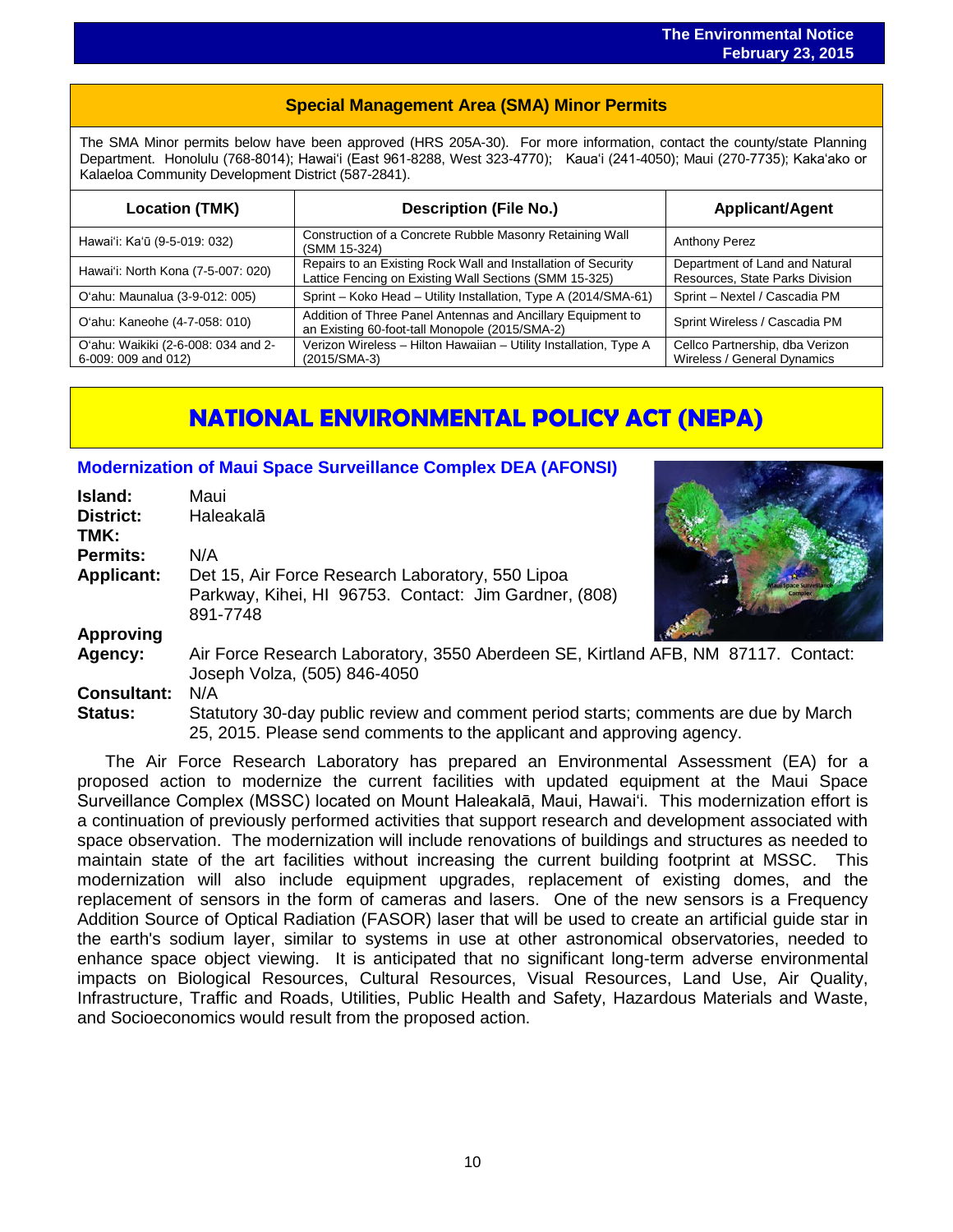## **FEDERAL NOTICES**

 $\overline{a}$ 

### **1. [Endangered and Threatened Wildlife and Plants; Initiation of 5-Year Status Reviews of 133](http://www.gpo.gov/fdsys/pkg/FR-2015-02-13/pdf/2015-03015.pdf)  Species in Hawai'[i, Oregon, Idaho, and Washington](http://www.gpo.gov/fdsys/pkg/FR-2015-02-13/pdf/2015-03015.pdf)**

The U.S. Fish and Wildlife Service (FWS), is initiating 5-year status reviews for 133 species in Hawai'i, Oregon, Idaho, and Washington under the Endangered Species Act of 1973. A 5-year status review is based on the best scientific and commercial data available at the time of the review; FWS is thus requesting submission of any new information on these species that has become available since the last review. DATES: To ensure consideration in FWS's reviews, FWS is requesting submission of new information no later than April 14, 2015. However, FWS will continue to accept new information about any listed species at any time. ADDRESSES: For the 130 species in Hawaii (see table below), submit information to: Deputy Field Supervisor—Programmatic, Attention: 5-Year Review, U.S. Fish and Wildlife Service, Pacific Islands Fish and Wildlife Office, 300 Ala Moana Blvd., Room 3–122, Box 50088, Honolulu, HI 96850. FOR FURTHER INFORMATION CONTACT: Marie Bruegmann, U.S. Fish and Wildlife Service, Pacific Islands Fish and Wildlife Office, 808–792–9400 (for species in Hawai'i). Individuals who are hearing impaired or speech impaired may call the Federal Relay Service at 800–877–8339 for TTY assistance (see, 80 F.R. 8100, February 13, 2015)

### **2. [Fishing Restrictions Regarding the Oceanic Whitetip Shark, the Whale Shark, and the Silky](http://www.gpo.gov/fdsys/pkg/FR-2015-02-19/pdf/2015-03388.pdf)  [Shark](http://www.gpo.gov/fdsys/pkg/FR-2015-02-19/pdf/2015-03388.pdf)**

The National Marine Fisheries Service (NMFS) issued regulations under authority of the Western and Central Pacific Fisheries Convention Implementation Act (WCPFC Implementation Act) to implement decisions of the Commission for the Conservation and Management of Highly Migratory Fish Stocks in the Western and Central Pacific Ocean (Commission or WCPFC) on fishing restrictions related to the oceanic whitetip shark (*Carcharhinus longimanus*), the whale shark (*Rhincodon typus*), and the silky shark (*Carcharhinus falciformis*). The regulations apply to owners and operators of U.S. fishing vessels used for commercial fishing for highly migratory species (HMS) in the area of application of the Convention on the Conservation and Management of Highly Migratory Fish Stocks in the Western and Central Pacific Ocean (Convention). The regulations for oceanic whitetip sharks and silky sharks prohibit the retention, transshipment, storage, or landing of oceanic whitetip sharks or silky sharks, and require the release of any oceanic whitetip shark or silky shark as soon as possible after it is caught, with as little harm to the shark as possible. The regulations for whale sharks prohibit setting a purse seine on a whale shark and specify certain measures to be taken and reporting requirements in the event a whale shark is encircled in a purse seine net. This action is necessary for the United States to satisfy its obligations under the Convention, to which it is a Contracting Party. DATES: This rule is effective March 23, 2015. ADDRESSES: Copies of supporting documents prepared for this final rule, including the regulatory impact review (RIR) and the Environmental Assessment (EA), as well as the proposed rule, are available via the Federal e-Rulemaking Portal, at www.regulations.gov (search for Docket ID NOAA–NMFS–2014–0086). Those documents, and the small entity compliance guide prepared for this final rule, are also available from NMFS at the following address: Michael D. Tosatto, Regional Administrator, NMFS, Pacific Islands Regional Office (PIRO), 1845 Wasp Blvd., Building 176, Honolulu, HI 96818. The initial regulatory flexibility analysis (IRFA) and final regulatory flexibility analysis (FRFA) prepared under the authority of the Regulatory Flexibility Act (RFA) are included in the proposed rule and this final rule, respectively. Written comments regarding the burden-hour estimates or other aspects of the collection-ofinformation requirements contained in this final rule may be submitted to Michael D. Tosatto, Regional Administrator, NMFS PIRO 1845 Wasp Blvd., Building 176, Honolulu, HI 96818 SES) and by email to OIRA\_ Submission@omb.eop.gov or fax to 202– 395–7285. FOR FURTHER INFORMATION CONTACT: Rini Ghosh, NMFS PIRO, 808–725–5033 (see, 80 F.R. 8807, February 19, 2015).

### **3. [Endangered Species Permit Application TE-003483](http://www.gpo.gov/fdsys/pkg/FR-2015-02-13/pdf/2015-03024.pdf)**

The U. S. Fish and Wildlife Service (FWS) invites local, State, and Federal agencies and the public to comment on the following application. Permit Number: TE–003483 Applicant: U.S. Geological Survey, Pacific Island Ecosystems Research Center, Hawaii National Park, Hawaii. The applicant requests a permit amendment to take (capture, band, mark, measure, weigh, collect blood samples, radio-tag, release, recapture, and search for and monitor nests) the Hawaiian coot (*Fulica americana alai*) and the Hawaiian stilt (*Himantopus mexicanus knudseni*) on the island of O'ahu, in conjunction with scientific research, for the purpose of enhancing the species' survival. To ensure consideration, please send your written comments by March 16, 2015, to: Program Manager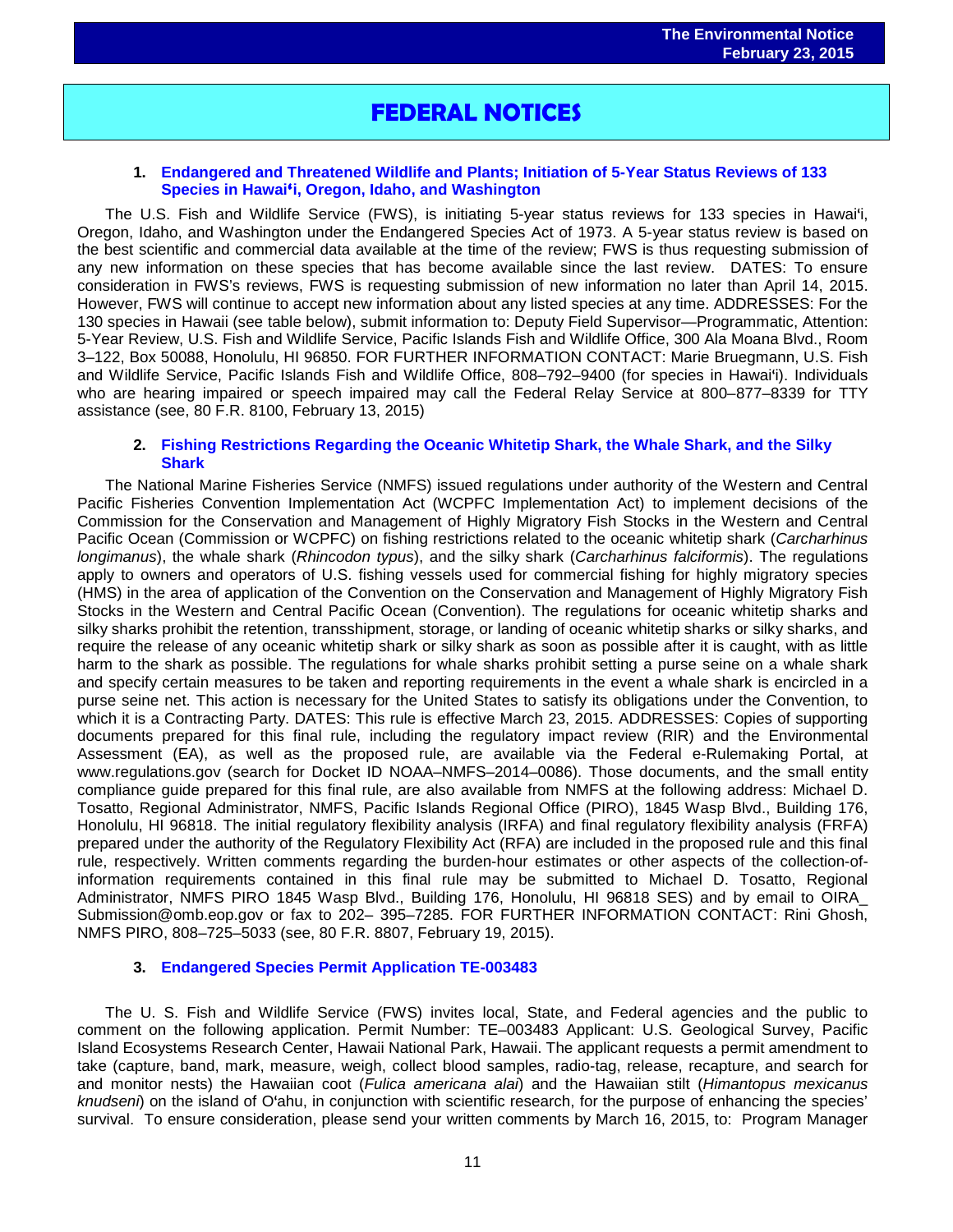for Restoration and Endangered Species Classification, Ecological Services, U.S. Fish and Wildlife Service, Pacific Regional Office, 911 NE. 11th Avenue, Portland, OR 97232–4181. Please refer to the permit number for the application when submitting comments. FOR FURTHER INFORMATION CONTACT: Colleen Henson, Fish and Wildlife Biologist, at the above address, or by telephone (503–231–6131) or fax (503– 231–6243) (see, 80. F.R. 8103, February 13, 2015).

## **4. [Availability of Seats for Various Advisory Councils in Hawai'i and American Samoa](http://www.gpo.gov/fdsys/pkg/FR-2015-02-13/pdf/2015-02792.pdf)**

The Office of National Marine Sanctuaries (ONMS), National Ocean Service (NOS), National Oceanic and Atmospheric Administration (NOAA), Department of Commerce (DOC) requests applications for vacant seats, including positions (i.e., primary member and alternate), for each of the advisory councils listed below.

- Hawaiian Islands Humpback Whale National Marine Sanctuary Advisory Council: Business Commerce (primary member); Commercial Shipping (primary member); Commercial Shipping (alternate); Hawai'i County (alternate); Lāna'i Island (alternate); Moloka'i Island (alternate); Native Hawaiian (alternate); and Whale Watching (primary member). Contact: Hawaiian Islands Humpback Whale National Marine Sanctuary Advisory Council: Inouye Regional Center, ATTN: NOS/ONMS/Shannon Lyday, 1845 Wasp Blvd., Building 176, Honolulu, HI 96818; (808) 725–5905; email [Shannon.Lyday@noaa.gov;](mailto:Shannon.Lyday@noaa.gov) or download application from [http://hawaiihumpbackwhale.noaa.gov/council/council\\_app\\_accepting.html.](http://hawaiihumpbackwhale.noaa.gov/council/council_app_accepting.html)
- Northwestern Hawaiian Islands Coral Reef Ecosystem Reserve Advisory Council: Native Hawaiian (alternate); and Native Hawaiian Elder (alternate). Contact: Northwestern Hawaiian Islands Coral Reef Ecosystem Reserve Advisory Council: Hoku Johnson, NOAA Inouye NOS/ONMS/PMNM, 1845 Wasp Blvd., Building 176, Honolulu, HI 96818; (808) 725–5800; email [Hoku.Johnson@noaa.gov;](mailto:Hoku.Johnson@noaa.gov) or download application from [http://www.papahanaumokuakea.gov/council/.](http://www.papahanaumokuakea.gov/council/)
- National Marine Sanctuary of American Samoa Advisory Council: Research (primary member). Contact: Joseph Paulin, National Marine Sanctuary of American Samoa, Tauese P.F. Sunia Ocean Center, P.O. Box 4318, Pago Pago, AS 96799 (Utulei, American Samoa); (684) 633–6500; email [Joseph.Paulin@noaa.gov;](mailto:Joseph.Paulin@noaa.gov)or download application from [http://americansamoa.noaa.gov/about/samoa.html.](http://americansamoa.noaa.gov/about/samoa.html)

Applicants are chosen based upon their particular expertise and experience in relation to the seat for which they are applying; community and professional affiliations; views regarding the protection and management of marine or Great Lake resources; and possibly the length of residence in the area affected by the sanctuary. Applicants who are chosen as members or alternates should expect to serve two- or three year terms, pursuant to the charter of the specific national marine sanctuary advisory council or the Northwestern Hawaiian Islands Coral Reef Ecosystem Reserve Advisory Council. DATES: Applications are due by March 31, 2015. ADDRESSES: Application kits are specific to each advisory council (see above). As such, application kits must be obtained from and returned to the council-specific addresses (see, 80 F.R. 8065, February 13, 2015).

### **5. [Secretary of Commerce Seeking Nominations to the Pacific, Alaska and Atlantic Scientific](http://www.gpo.gov/fdsys/pkg/FR-2015-02-18/pdf/2015-03196.pdf)  [Review Groups](http://www.gpo.gov/fdsys/pkg/FR-2015-02-18/pdf/2015-03196.pdf)**

As required by the Marine Mammal Protection Act (MMPA), the Secretary of Commerce established three independent regional Scientific Review Groups (SRGs) to provide advice on a range of marine mammal science and management issues. NMFS has conducted a membership review of the Alaska, Atlantic, and Pacific SRGs and is soliciting nominations for new Members to fill vacancies on the Atlantic and Pacific SRGs. Nominees should possess demonstrable expertise in the areas specified below, be able to conduct thorough scientific reviews of marine mammal science, and be able to fulfill the necessary time commitments associated with a thorough review of documents and attendance at one annual meeting. DATES: Nominations must be received by March 20, 2015. ADDRESSES: Nominations should be sent to: Chief, Marine Mammal and Sea Turtle Conservation Division, Office of Protected Resources, National Marine Fisheries Service, 1315 East-West Highway, Silver Spring, MD 20910– 3226, Attn: SRGs. FOR FURTHER INFORMATION CONTACT: Shannon Bettridge, Office of Protected Resources, 301-427-8402, [Shannon.Bettridge@noaa.gov;](mailto:Shannon.Bettridge@noaa.gov) or Seth Sykora-Bodie, Office of Protected Resources, 301-427-8409, [Seth.SykoraBodie@noaa.gov.](mailto:Seth.SykoraBodie@noaa.gov) Information about the SRGs is available via the Internet at <http://www.nmfs.noaa.gov/pr/sars/group.htm> (see, 80 F.R. 8629, February 18, 2015).